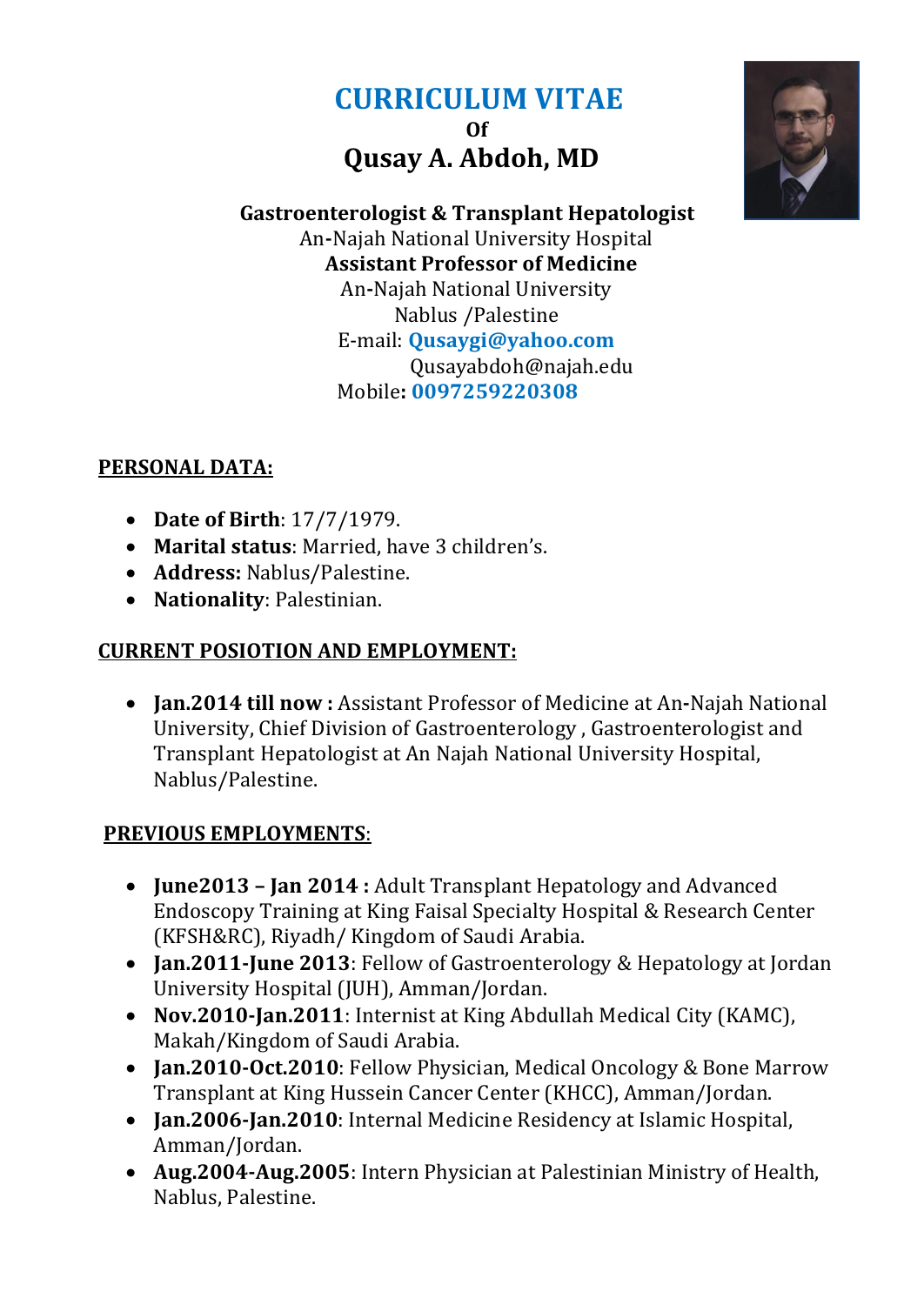#### **EDUCATION:**

- **Aug.2014:** Jordanian Board Certified in Gastroenterology & Hepatology.
- **Dec.2013:** Palestinian Board Certified in Gastroenterology & Hepatology.
- **Dec.2013** : Arab Board (final written exam) in gastroenterology & hepatology.
- **Feb.2010:** Jordanian Board Certified in Internal Medicine Islamic Hospital.
- **Dec.2009:** Arab Board (Part one & two written exam) in Internal Medicine.
- **Sep.2005:** Certificate of passing state Internship examination Palestinian Ministry of Health.
- **June 2004:** [Bachelor of Medicine&](http://www.google.com.sa/url?sa=t&rct=j&q=&esrc=s&source=web&cd=1&cad=rja&ved=0CCkQFjAA&url=http%3A%2F%2Fen.wikipedia.org%2Fwiki%2FBachelor_of_Medicine%2C_Bachelor_of_Surgery&ei=hdi_UsaWPISAhAf5zoCYAg&usg=AFQjCNFmrULXTd1y1oUvBQ1nWr363bj2Hw) Bachelor of Surgery Certificate from Pavlov State Medical University /Saint-Petersburg, Russia.
- **July.1997:** high Secondary Certificate (Scientific branch) Islamia Sec. School, Nablus.

#### **LICENSURE:**

Active driver license in Jordan & Palestine.

#### **MEMBERSHIP:**

- Jordanian Medical Council (JMC).
- Palestinian Medical Council (PMC).
- Jordanian Society of Gastroenterology (ISG).
- Palestinian Society of Gastroenterology (PSG).
- Arab Board of Medical Specialization (ABMS).
- Foundation Islamic Medical Association (FIMA).

#### **SKILLS:**

- **Diagnostic & Therapeutic Endoscopic Procedures ,** Including:
- Upper GI Endoscopy, Esophageal and pyloric balloon dilatations, Variceal banding, sclerotherapy, Percutaneous Endoscopic Gastrostomy, using APC, Clips & injections.
- Colonoscopy; polypectomy, using APC, Clips, injections.
- Double Balloon & Push Enteroscopy.
- Assisting with ERCP & Intraluminal Stenting.
- **Liver Biopsies**
- **Motility & pH study**
- **Capsule Endoscopy**
- **Liver Fibro Scan**